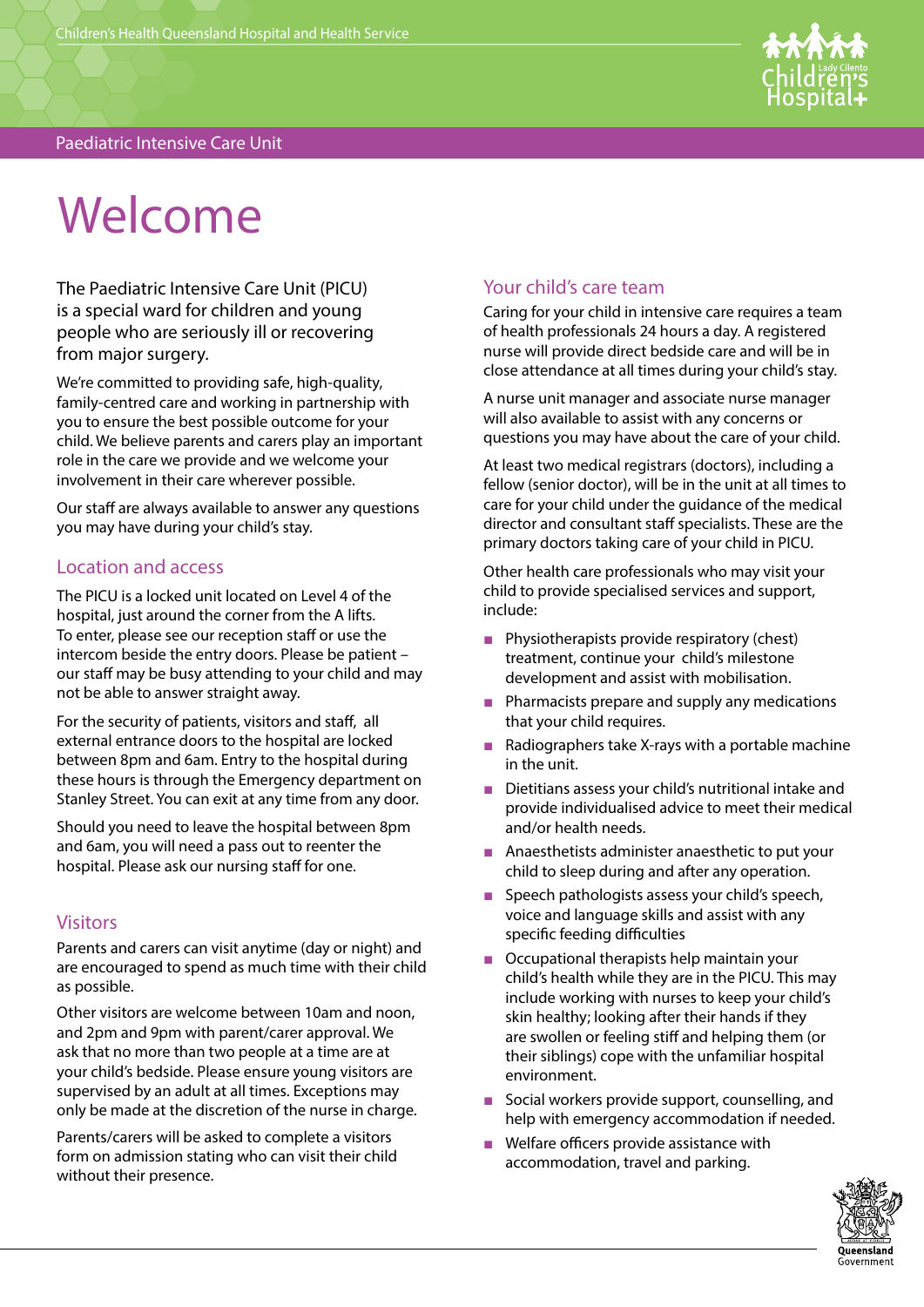## Equipment and treatment

While your child is in the PICU, they may be hooked up to various pieces of equipment. Don't be alarmed, these machines provide us with the information needed to care for your child. The most common things you may see include:

- A monitor positioned above your child displays their heartbeat, breathing rate, oxygen level and blood pressure. This information is recorded via the leads placed on your child's chest.
- An arterial line allows staff to collect blood samples without having to use a needle each time. It also measures your child's blood pressure.
- A ventilator provides oxygen and helps your child breathe. This treatment is adjusted according to the results of 'blood gas' blood tests.
- The computer at each bedside is used to document notes on your child's condition and progress.

Monitor alarms and beeps are often heard in PICU and can be frightening, but they do not necessarily mean there is something wrong. The bedside equipment is highly sensitive and sometimes just a small movement by your child can set off an alarm. Your child's nurse will advise you if there is a concern. We ask that you do not touch any of the equipment including the silencing of alarms.

#### Daily routines in PICU

- Shift handover occurs every day between 7am and 7.30am and in the evening between 7pm and 7.30pm. At this time, all important information about your child's care will be passed on to the next shift's nursing team.
- Ward rounds take place every morning and afternoon. During rounds, the staff specialists and other staff looking after your child will visit to check their progress. Parents/carers are invited to participate in the afternoon rounds.

# Hand hygiene

Please be sure to wash your hands when you enter and leave the unit, and before and after touching your child. Look for the 'Five moments of hand hygiene' posters in each bedspace to learn the safest way to wash your hands.

### Keeping your child safe

- Patient identification (ID) bands must be worn at all times. The band confirms your child's name and essential details and ensures he/she receives the right treatment.
- Uncovered hot drinks (ie. tea and coffee) cannot be brought on to the ward under any circumstances.
- Friends and family are asked not to visit if they are sick, or have recently been sick. This helps prevent the spread of infection to patients.
- All inpatient wards are nut-free due to the risk of allergies. Please do not bring nuts or products containing nuts (including peanut butter) into the ward.
- Fresh flowers and latex balloons are not permitted in the hospital because they can trigger allergic reactions in some patients.

## If you leave the unit…

Please tell your child's nurse:

- where you will be
- your contact telephone number
- the time you expect to return.

## **Telephones**

For the comfort of all patients and families, we ask that all mobile phones be turned to silent/vibrate before entering the unit. Wherever possible, please make or receive calls outside the PICU.

Public telephones are located on Levels 1 and 2.

#### Parent and carer wellbeing

Having a child in intensive care can be very stressful, so it is important for parents and carers to take some time to look after themselves, too.

We encourage you to:

- Take frequent breaks from your child's bedside
- Go for a walk outside and get some fresh air.
- Sleep and rest when possible.
- Eat and drink regularly. Meals and snacks should be eaten in the parent lounge, not at the bedside.
- Express your feelings, fears and worries to staff or someone else you can talk to.
- Write down any questions you have.